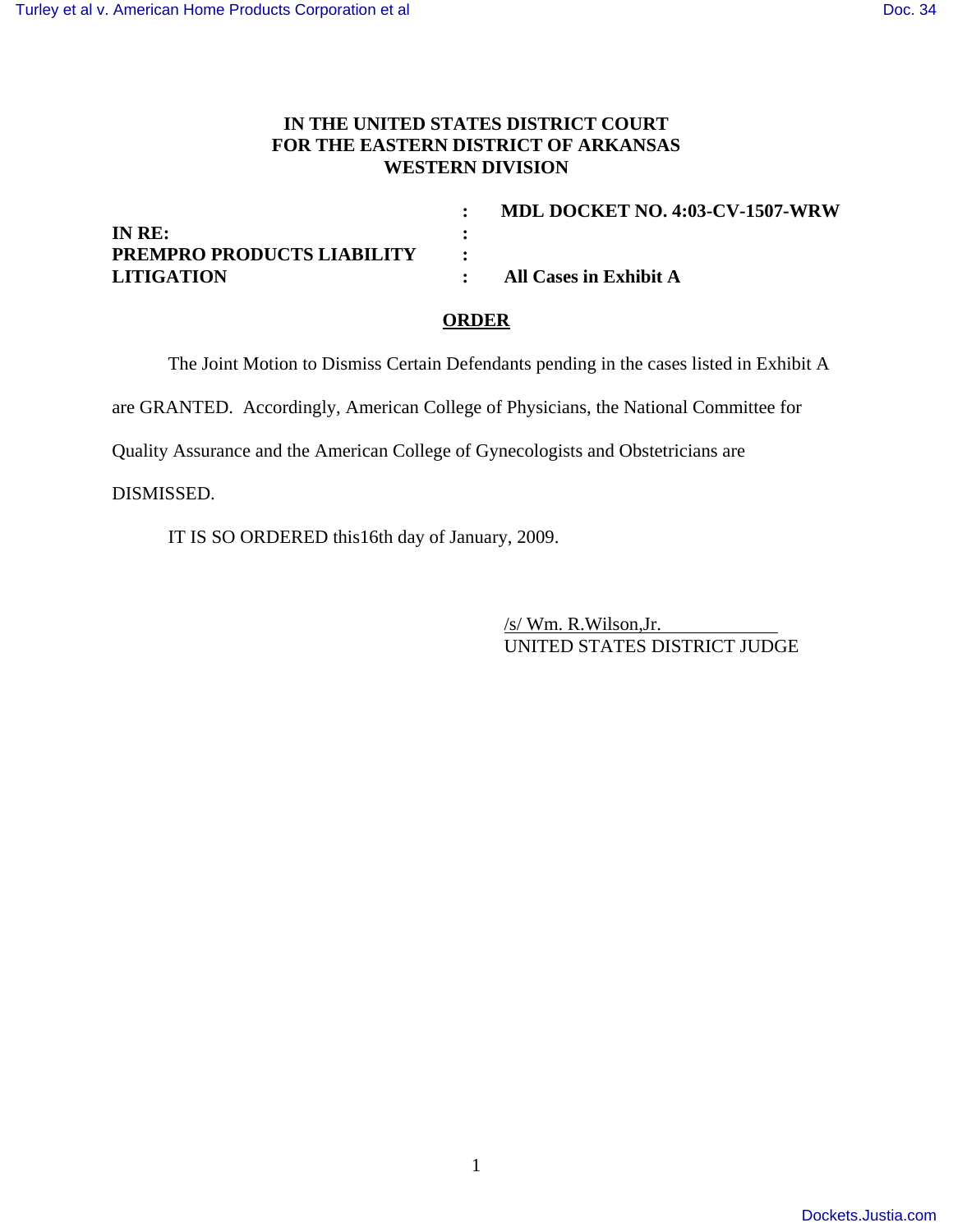## **EXHIBIT A**

4:08-cv-03717-WRW Conner et al v. American Home Products Corporation et al

- 4:08-cv-03718-WRW Cook v. American Home Products Corporation et al
- 4:08-cv-03719-WRW Cook v. American Home Products Corporation et al
- 4:08-cv-03720-WRW Cook v. American Home Products Corporation et al
- 4:08-cv-03722-WRW Copley et al v. American Home Products Corporation et al
- 4:08-cv-03723-WRW Cornell v. American Home Products Corporation et al
- 4:08-cv-03724-WRW Coulter v. American Home Products Corporation et al
- 4:08-cv-03725-WRW Counts v. American Home Products Corporation et al
- 4:08-cv-03726-WRW Crance et al v. American Home Products Corporation et al
- 4:08-cv-03727-WRW Cremeans et al v. American Home Products Corporation et al
- 4:08-cv-03728-WRW Cumbridge v. American Home Products Corporation et al
- 4:08-cv-03729-WRW Curry v. American Home Products Corporation et al
- 4:08-cv-03732-WRW Day v. American Home Products Corporation et al
- 4:08-cv-03734-WRW Deknight v. American Home Products Corporation et al
- 4:08-cv-03735-WRW Delp et al v. American Home Products Corporation et al
- 4:08-cv-03736-WRW Dennison et al v. American Home Products Corporation et al
- 4:08-cv-03737-WRW Deskins et al v. American Home Products Corporation et al
- 4:08-cv-03738-WRW Deskins et al v. American Home Products Corporation et al
- 4:08-cv-03739-WRW Dienes et al v. American Home Products Corporation et al
- 4:08-cv-03740-WRW Dingess et al v. American Home Products Corporation et al
- 4:08-cv-03741-WRW Doczi et al v. American Home Products Corporation et al
- 4:08-cv-03742-WRW Dotson et al v. American Home Products Corporation et al
- 4:08-cv-03743-WRW Douglas et al v. American Home Products Corporation et al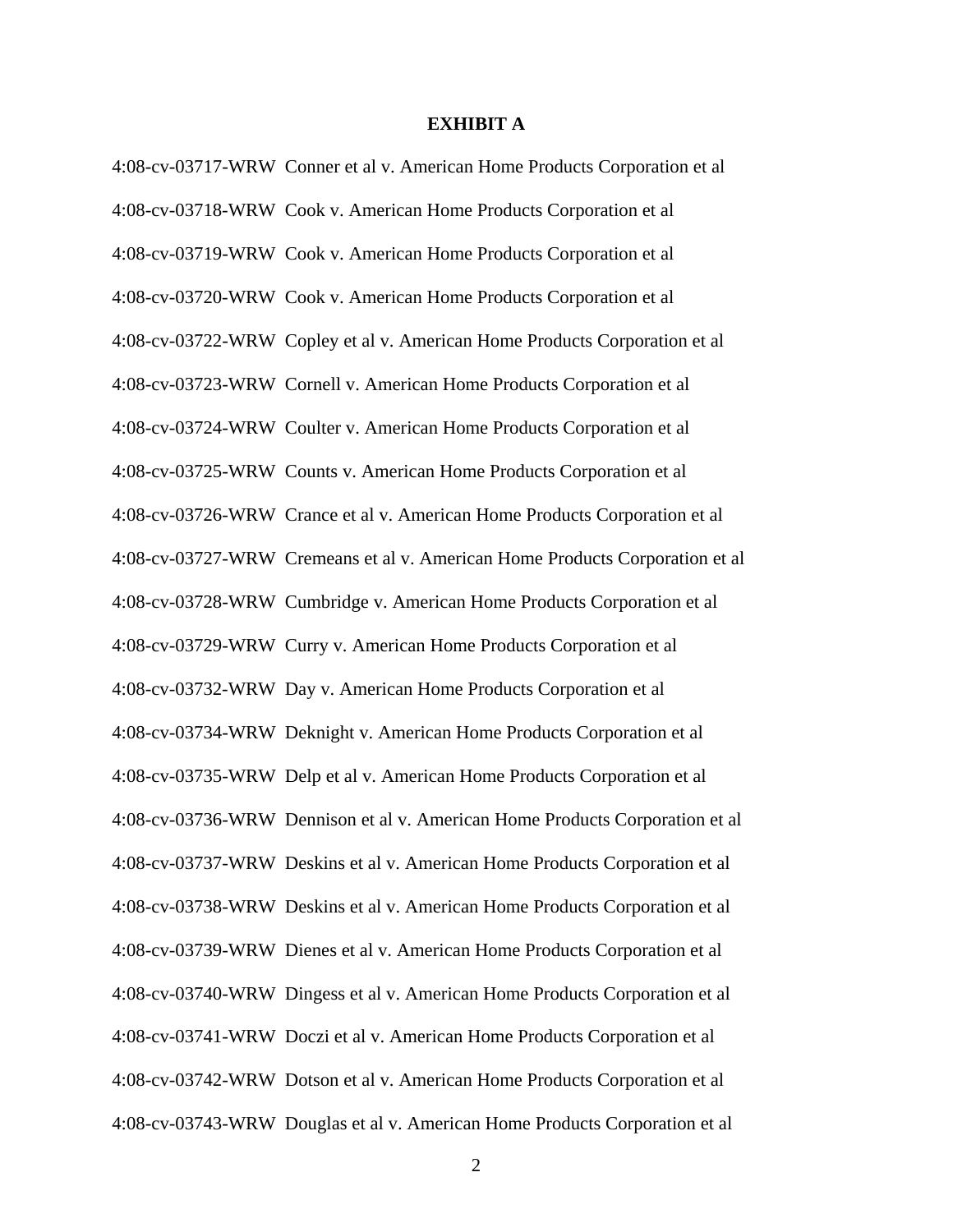4:08-cv-03744-WRW Duffield et al v. American Home Products Corporation et al 4:08-cv-03745-WRW Duffey v. American Home Products Corporation et al 4:08-cv-03746-WRW Eads v. American Home Products Corporation et al 4:08-cv-03747-WRW Durham et al v. American Home Products Corporation et al 4:08-cv-03748-WRW Earl v. American Home Products Corporation et al 4:08-cv-03750-WRW Edwards v. American Home Products Corporation et al 4:08-cv-03753-WRW Enrietti et al v. American Home Products Corporation et al 4:08-cv-03754-WRW Farris et al v. American Home Products Corporation et al 4:08-cv-03755-WRW Fauber et al v. American Home Products Corporation et al 4:08-cv-03757-WRW Evans v. American Home Products Corporation et al 4:08-cv-03759-WRW Fisher v. American Home Products Corporation et al 4:08-cv-03761-WRW Fisher et al v. American Home Products Corporation et al 4:08-cv-03762-WRW Fisher v. American Home Products Corporation et al 4:08-cv-03763-WRW Fleming v. American Home Products Corporation et al 4:08-cv-03764-WRW Forbes v. American Home Products Corporation et al 4:08-cv-03767-WRW Frye et al v. American Home Products Corporation et al 4:08-cv-03768-WRW Furman et al v. American Home Products Corporation et al 4:08-cv-03769-WRW Gandee v. American Home Products Corporation et al 4:08-cv-03770-WRW Garrison v. American Home Products Corporation et al 4:08-cv-03771-WRW Gibbs et al v. American Home Products Corporation et al 4:08-cv-03772-WRW Ginn et al v. American Home Products Corporation et al 4:08-cv-03773-WRW Gill v. American Home Products Corporation et al 4:08-cv-03775-WRW Godwin et al v. American Home Products Corporation et al 4:08-cv-03777-WRW Goodman et al v. American Home Products Corporation et al

3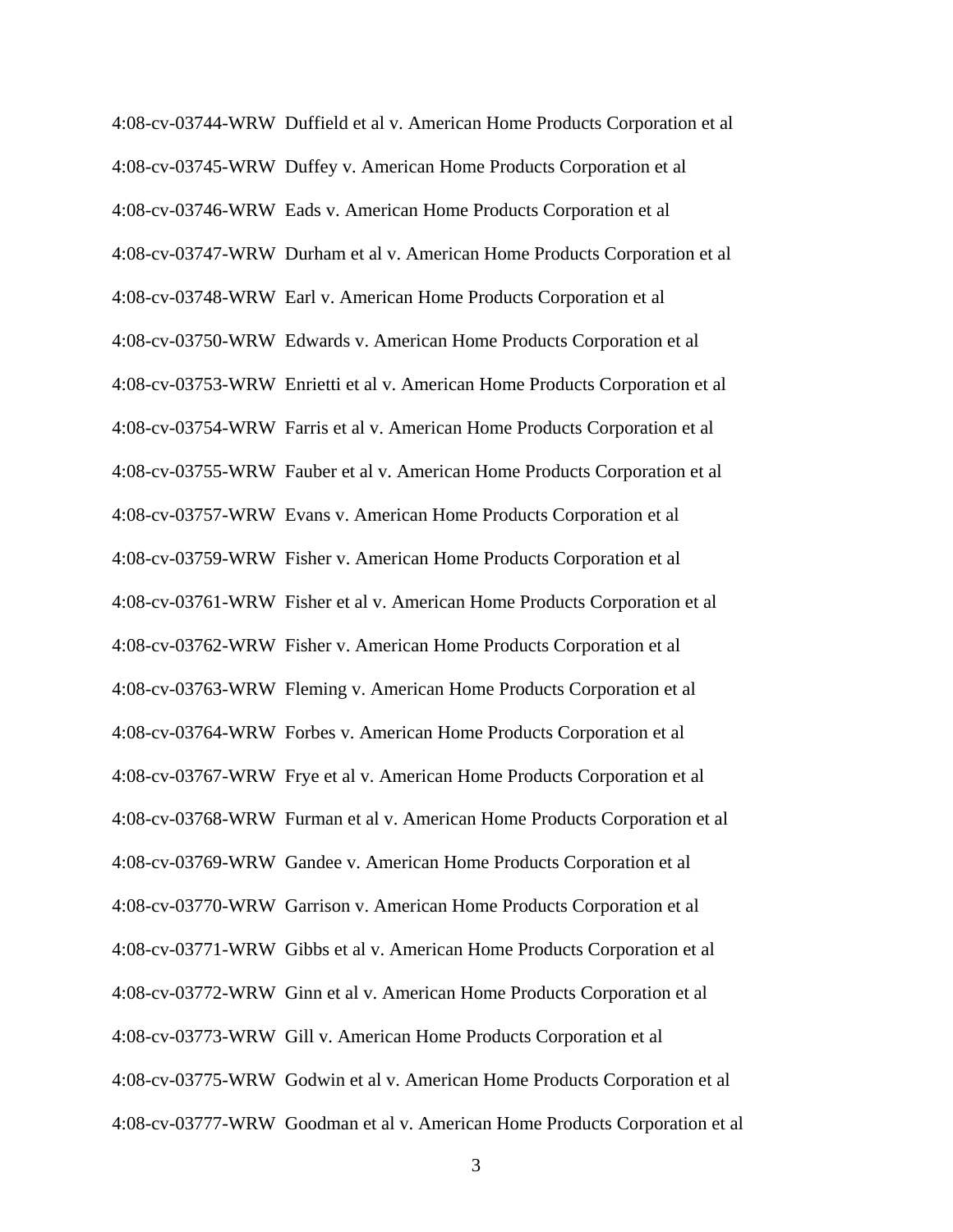4:08-cv-03778-WRW Gould et al v. American Home Products Corporation et al 4:08-cv-03780-WRW Graham v. American Home Products Corporation et al 4:08-cv-03781-WRW Granato et al v. American Home Products Corporation et al 4:08-cv-03782-WRW Gray et al v. American Home Products Corporation et al 4:08-cv-03783-WRW Green et al v. American Home Products Corporation et al 4:08-cv-03784-WRW Green et al v. American Home Products Corporation et al 4:08-cv-03785-WRW Green et al v. American Home Products Corporation et al 4:08-cv-03786-WRW Grim et al v. American Home Products Corporation et al 4:08-cv-03787-WRW Haga et al v. American Home Products Corporation et al 4:08-cv-03789-WRW Hager v. American Home Products Corporation et al 4:08-cv-03793-WRW Hamon et al v. American Home Products Corporation et al 4:08-cv-03794-WRW Hardy v. American Home Products Corporation et al 4:08-cv-03797-WRW Harman et al v. American Home Products Corporation et al 4:08-cv-03798-WRW Harper v. American Home Products Corporation et al 4:08-cv-03799-WRW Harris v. American Home Products Corporation et al 4:08-cv-03800-WRW Harford v. American Home Products Corporation et al 4:08-cv-03801-WRW Hartley et al v. American Home Products Corporation et al 4:08-cv-03804-WRW Hayden et al v. American Home Products Corporation et al 4:08-cv-03805-WRW Haynes et al v. American Home Products Corporation et al 4:08-cv-03806-WRW Henrich v. American Home Products Corporation et al 4:08-cv-03807-WRW Henson et al v. American Home Products Corporation et al 4:08-cv-03918-WRW Samples v. American Home Products Corporation et al 4:08-cv-03927-WRW Scarbro et al v. American Home Products Corporation et al 4:08-cv-03928-WRW Schmidt et al v. American Home Products Corporation et al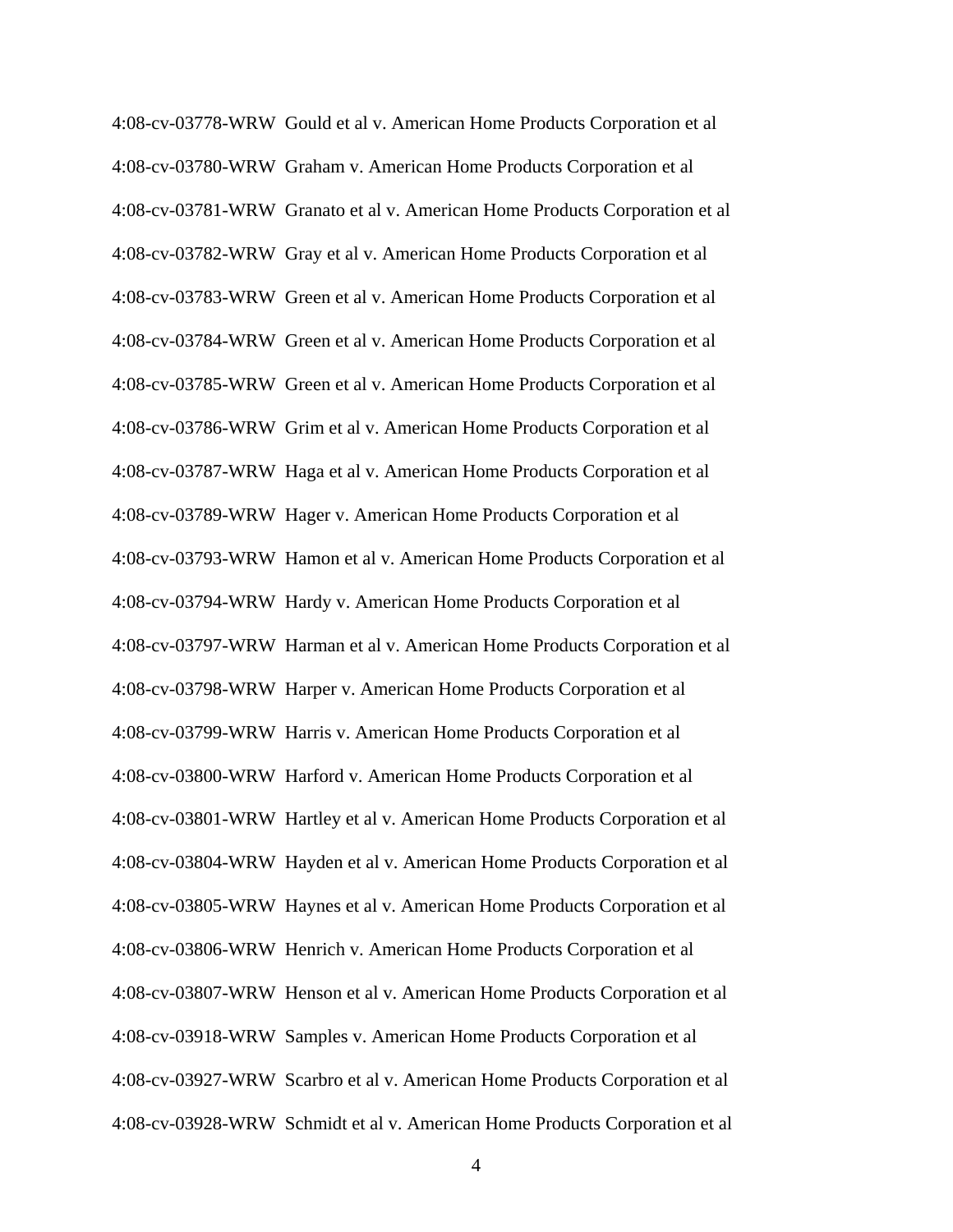4:08-cv-03929-WRW Schagat et al v. American Home Products Corporation et al 4:08-cv-03930-WRW Schaffer et al v. American Home Products Corporation et al 4:08-cv-03931-WRW Schultz et al v. American Home Products Corporation et al 4:08-cv-03932-WRW Scott et al v. American Home Products Corporation et al 4:08-cv-03933-WRW Seabolt et al v. American Home Products Corporation et al 4:08-cv-03934-WRW Sexton et al v. American Home Products Corporation et al 4:08-cv-03935-WRW Shaffer et al v. American Home Products Corporation et al 4:08-cv-03936-WRW Shamblin et al v. American Home Products Corporation et al 4:08-cv-03937-WRW Shiels v. American Home Products Corporation et al 4:08-cv-03939-WRW Shumar v. American Home Products Corporation et al 4:08-cv-03940-WRW Siders et al v. American Home Products Corporation et al 4:08-cv-03942-WRW Simpson et al v. American Home Products Corporation et al 4:08-cv-03944-WRW Smith et al v. American Home Products Corporation et al 4:08-cv-03945-WRW Smith v. American Home Products Corporation et al 4:08-cv-03947-WRW Sloan et al v. American Home Products Corporation et al 4:08-cv-03948-WRW Skaggs v. American Home Products Corporation et al 4:08-cv-03949-WRW Smith v. American Home Products Corporation et al 4:08-cv-03950-WRW Spainhour et al v. American Home Products Corporation et al 4:08-cv-03951-WRW Smith et al v. American Home Products Corporation et al 4:08-cv-03952-WRW Stamper et al v. American Home Products Corporation et al 4:08-cv-03955-WRW Stanley v. American Home Products Corporation et al 4:08-cv-03957-WRW Starr v. American Home Products Corporation et al 4:08-cv-03958-WRW Steele et al v. American Home Products Corporation et al 4:08-cv-03959-WRW Steen et al v. American Home Products Corporation et al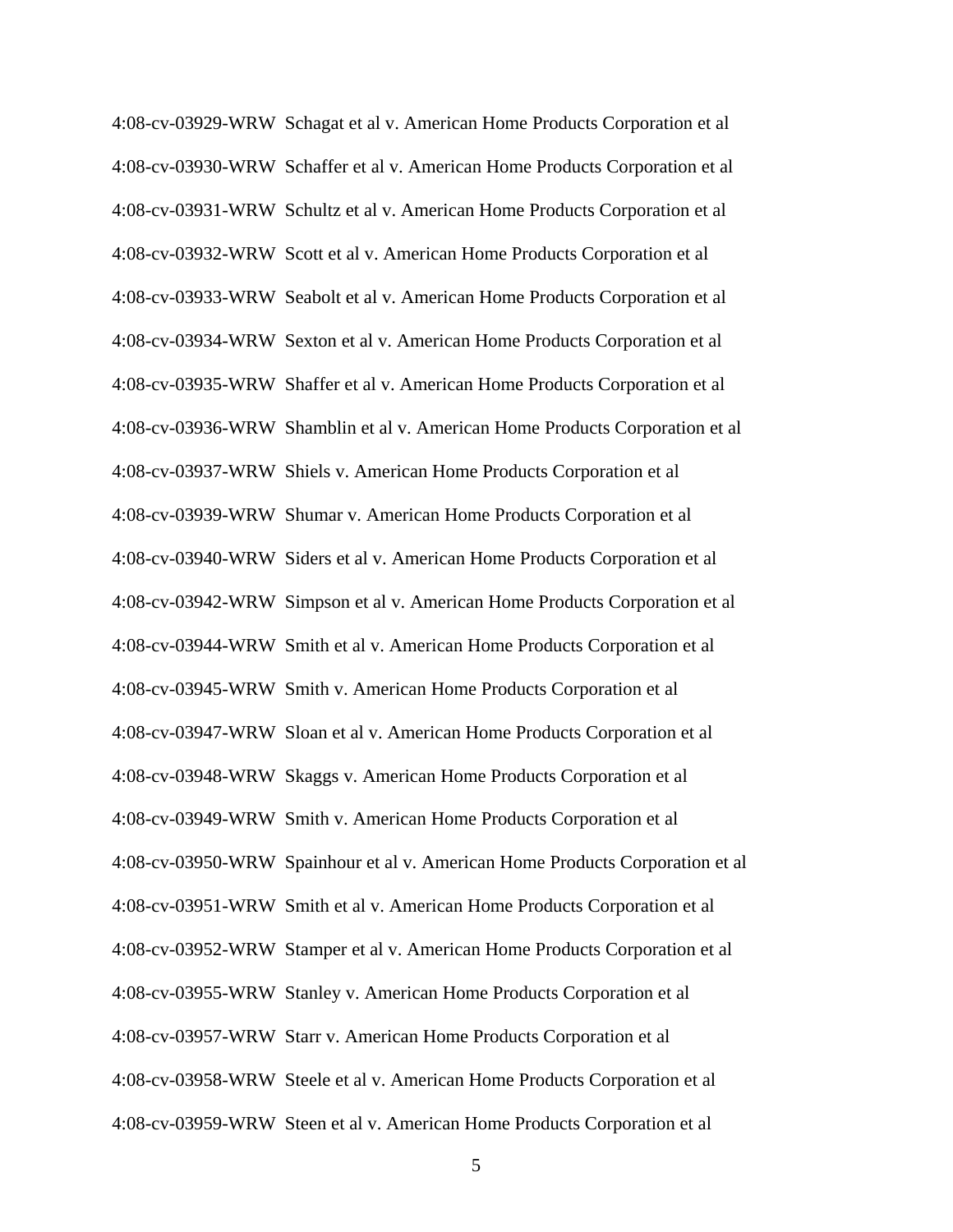4:08-cv-03961-WRW Stroehman et al v. American Home Products Corporation et al 4:08-cv-03964-WRW Stowers et al v. American Home Products Corporation et al 4:08-cv-03966-WRW Summerville v. American Home Products Corporation et al 4:08-cv-03968-WRW Sutphin v. American Home Products Corporation et al 4:08-cv-03970-WRW Sweeney et al v. American Home Products Corporation et al 4:08-cv-03972-WRW Taisacan v. American Home Products Corporation et al 4:08-cv-03974-WRW Talbert v. American Home Products Corporation et al 4:08-cv-03976-WRW Taylor v. American Home Products Corporation et al 4:08-cv-03978-WRW Taylor v. American Home Products Corporation et al 4:08-cv-03980-WRW Taylor v. American Home Products Corporation et al 4:08-cv-03984-WRW Tenney et al v. American Home Products Corporation et al 4:08-cv-03986-WRW Thomas et al v. American Home Products Corporation et al 4:08-cv-03990-WRW Thompson et al v. American Home Products Corporation et al 4:08-cv-03992-WRW Thompson et al v. American Home Products Corporation et al 4:08-cv-03994-WRW Traeger v. American Home Products Corporation et al 4:08-cv-03995-WRW Tooley et al v. American Home Products Corporation et al 4:08-cv-03996-WRW Murphy v. American Home Products Corporation et al 4:08-cv-04000-WRW Tomblin v. American Home Products Corporation et al 4:08-cv-04003-WRW Tilson et al v. American Home Products Corporation et al 4:08-cv-04005-WRW Tilley et al v. American Home Products Corporation et al 4:08-cv-04007-WRW Tickle v. American Home Products Corporation et al 4:08-cv-04008-WRW Turley et al v. American Home Products Corporation et al 4:08-cv-04009-WRW Upton et al v. American Home Products Corporation et al 4:08-cv-04013-WRW Tuttle v. American Home Products Corporation et al

6